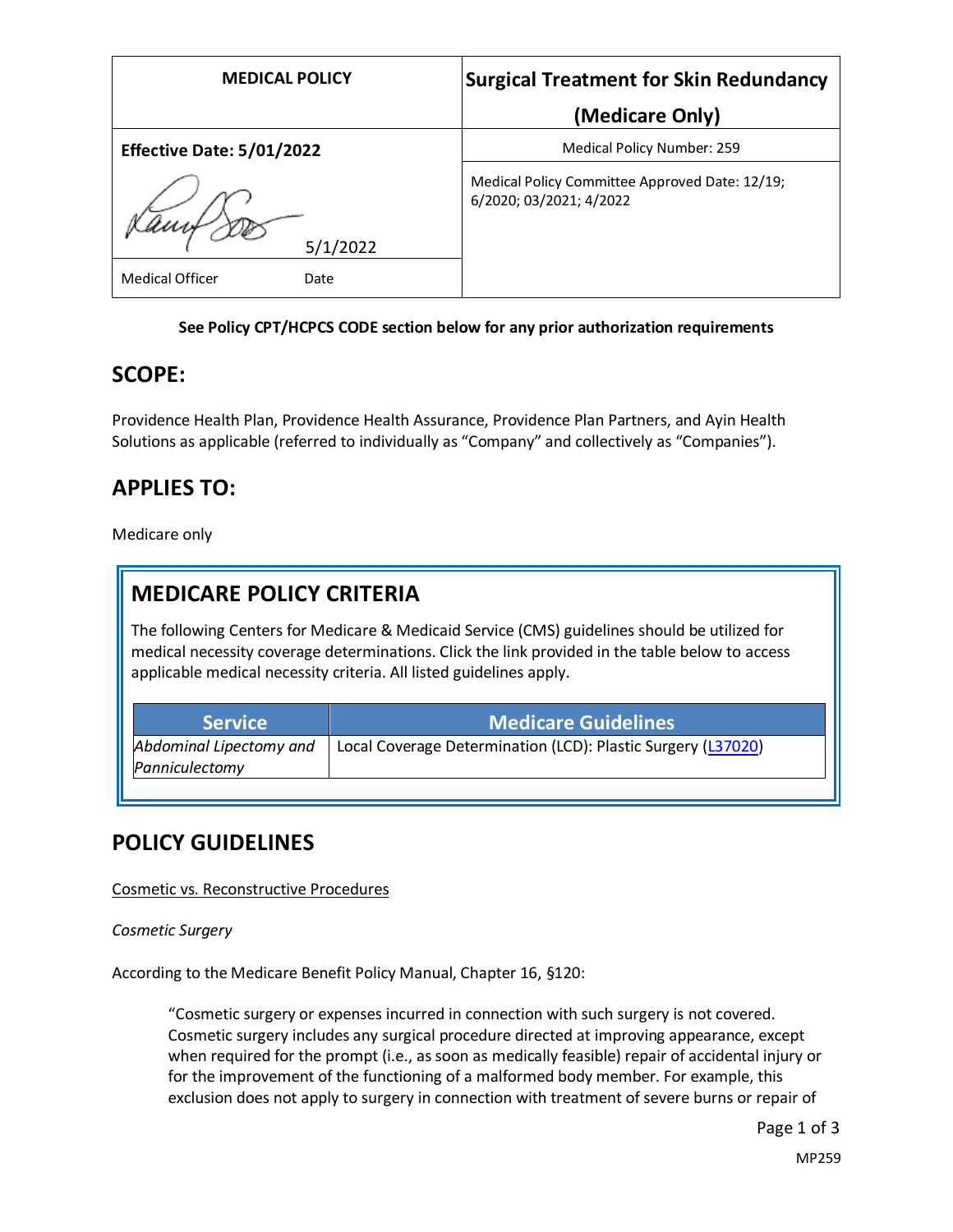### **(Medicare Only)**

the face following a serious automobile accident, or to surgery for therapeutic purposes which coincidentally also serves some cosmetic purpose."

Therefore, under *Title XVIII of the Social Security Act, Section 1862(a)(1)(P)(10)(4)*, cosmetic procedures or services are excluded from Medicare coverage:

"Notwithstanding any other provision of this title, no payment may be made under part A or part B for any expenses incurred for items or services where such expenses are for cosmetic surgery or are incurred in connection therewith, except as required for the prompt repair of accidental injury or for improvement of the functioning of a malformed body member."

#### *Reconstructive Surgery*

Reconstructive surgery is performed on abnormal structures of the body caused by congenital defects, developmental abnormalities, trauma, infection, tumors, or disease. While it is generally performed to improve function, it may also be done to approximate a normal appearance. *(Noridian LCD L37020)*

#### *Medicare Coverage*

In order to determine if coverage is available for a procedure, review may be required to determine if the procedure is cosmetic or reconstructive in nature.

## **BILLING GUIDELINES**

#### General

See the associated local coverage article (LCA) for related coding and billing guidance:

• LCA: Billing and Coding: Plastic Surgery [\(A57222\)](https://www.cms.gov/medicare-coverage-database/details/article-details.aspx?articleId=57222)

## **CPT/HCPCS CODES**

| <b>Medicare Only</b>                |                                                                                     |  |
|-------------------------------------|-------------------------------------------------------------------------------------|--|
| <b>Prior Authorization Required</b> |                                                                                     |  |
| 15830                               | Excision, excessive skin and subcutaneous tissue (includes lipectomy); abdomen,     |  |
|                                     | infraumbilical panniculectomy                                                       |  |
| 15832                               | Excision, excessive skin and subcutaneous tissue (includes lipectomy); thigh        |  |
| 15833                               | Excision, excessive skin and subcutaneous tissue (includes lipectomy); leg          |  |
| 15834                               | Excision, excessive skin and subcutaneous tissue (includes lipectomy); hip          |  |
| 15835                               | Excision, excessive skin and subcutaneous tissue (includes lipectomy); buttock      |  |
| 15836                               | Excision, excessive skin and subcutaneous tissue (includes lipectomy); arm          |  |
| 15837                               | Excision, excessive skin and subcutaneous tissue (includes lipectomy); forearm/hand |  |